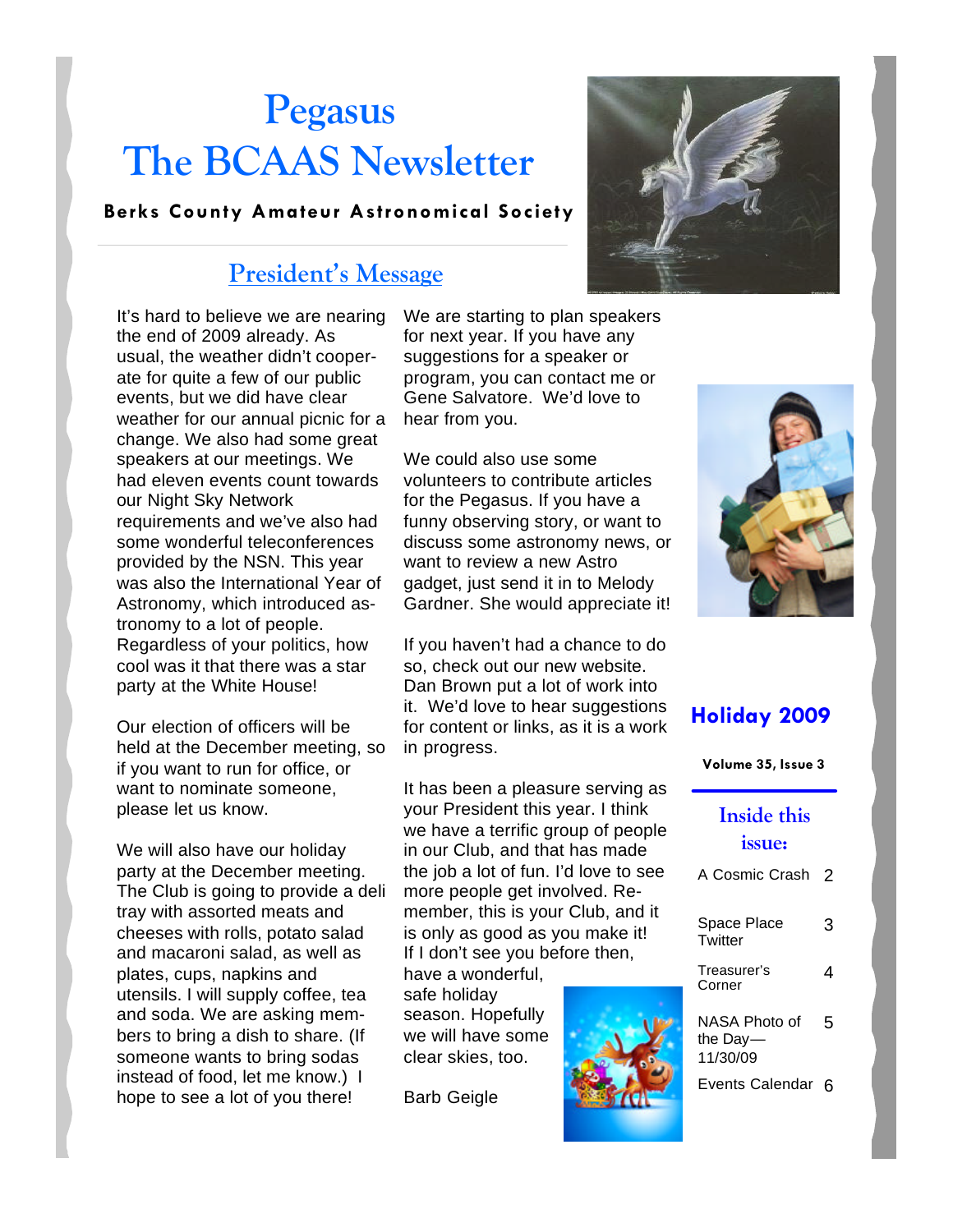### **A Cosmic Crash by Patrick Barry and Dr. Tony Phillips**

Two small planets hurtle toward each other at 22,000 miles per hour. They're on a collision course. With unimaginable force, they smash into each other in a flash of light, blasting streams of molten rock far out into space.

This cataclysmic scene has happened countless times in countless solar systems. In fact, scientists think that such collisions could have created Earth's moon, tilted Uranus on its side, set Venus spinning backward, and sheared the crust off Mercury.

But witnessing such a short-lived collision while pointing your telescope in just the right direction would be a tremendous stroke of luck. Well, astronomers using NASA's Spitzer space telescope recently got lucky.

"It's unusual to catch such a collision in the act, that's for sure," said Geoffrey Bryden, A cosmic Crashspitzer\_an astronomer specializing in extrasolar planet formation at NASA's Jet Propulsion Laboratory and a member of the science team that made the discovery.

When Bryden and his colleagues pointed Spitzer at a star 100 light-years away called HD 172555, they noticed something strange. Patterns in the spectrum of light coming from nearby the star showed distinctive signs of silicon monoxide gas  $-$  huge amounts of it  $-$  as well as a kind of volcanic rock called tektite.

It was like discovering the wreckage from a cosmic car crash. The silicon monoxide was produced as the high-speed collision literally vaporized huge volumes of rock, which is made largely of silicon and oxygen. The impact also blasted molten lava far out into space, where it later cooled to form chunks of tektite.

Based on the amount of silicon monoxide and tektites, Bryden's team calculated that the colliding planetary bodies must have had a combined mass more than twice that of Earth's moon. The collision probably happened between 1,000 and 100,000 years ago — a blink of an eye in cosmic terms.

The scientists used the Spitzer space telescope because, unlike normal telescopes, Spitzer detects light at invisible, infrared wavelengths.

"Spitzer wavelengths are the best wavelengths to identify types of rock," Bryden says. "You can pin down which type of rock, dust, or gas you're looking at."

Bryden says the discovery provides further evidence that planet-altering collisions are more common in other star systems than people once thought. The "crash-bang" processes at work in our own solar system may indeed be universal. If so, Spitzer has a front row seat on a truly smashing show.

See Spitzer Space Telescope's brand new Web site at http://spitzer.caltech.edu/. Kids can learn about infrared light and see beautiful Spitzer images by playing the new Spitzer Concentration game at http://spaceplace.jpl.nasa.gov/en/kids/spitzer/concentration.

This article was provided by the Jet Propulsion Laboratory, California Institute of Technology, under a contract with the National Aeronautics and Space Administration.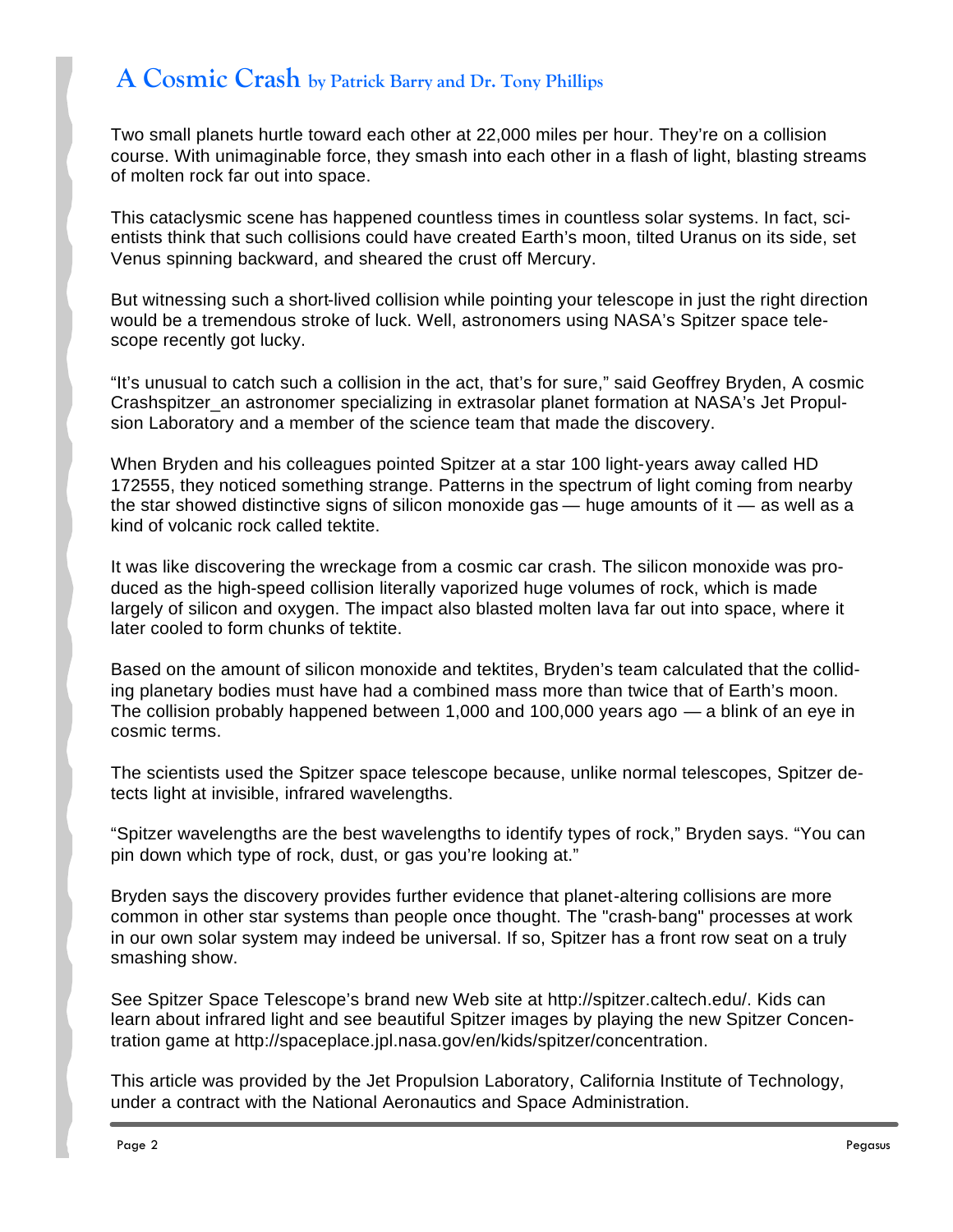**Artist's rendering of cosmic collision involving two objects whose combined mass was at least twice that of our Moon. Discovered using the Spitzer Space Telescope in the planetary system of a star called HD 172555 100 light-years away.**





Now you can find the Space Place on Twitter! Did you ever wonder what happened in space twenty years ago today? Well, Space Place did and we're tweeting these amazing pieces of space trivia and history to all of our followers!

Go to http://twitter.com/nasaspaceplace and sign up to follow us on twitter. The early bird gets the worm! We have a very limited number of Earth Science Week packets, and we'd love to share them, particularly with our NASA Space Place Twitter fans. After signing up, please send us an e-mail as well as your snail mail, and we will ship out your Earth Science Week packets immediately. Don't forget to include your contact information -- name, address and club name.

We hope to hear from you soon, so Tweet away!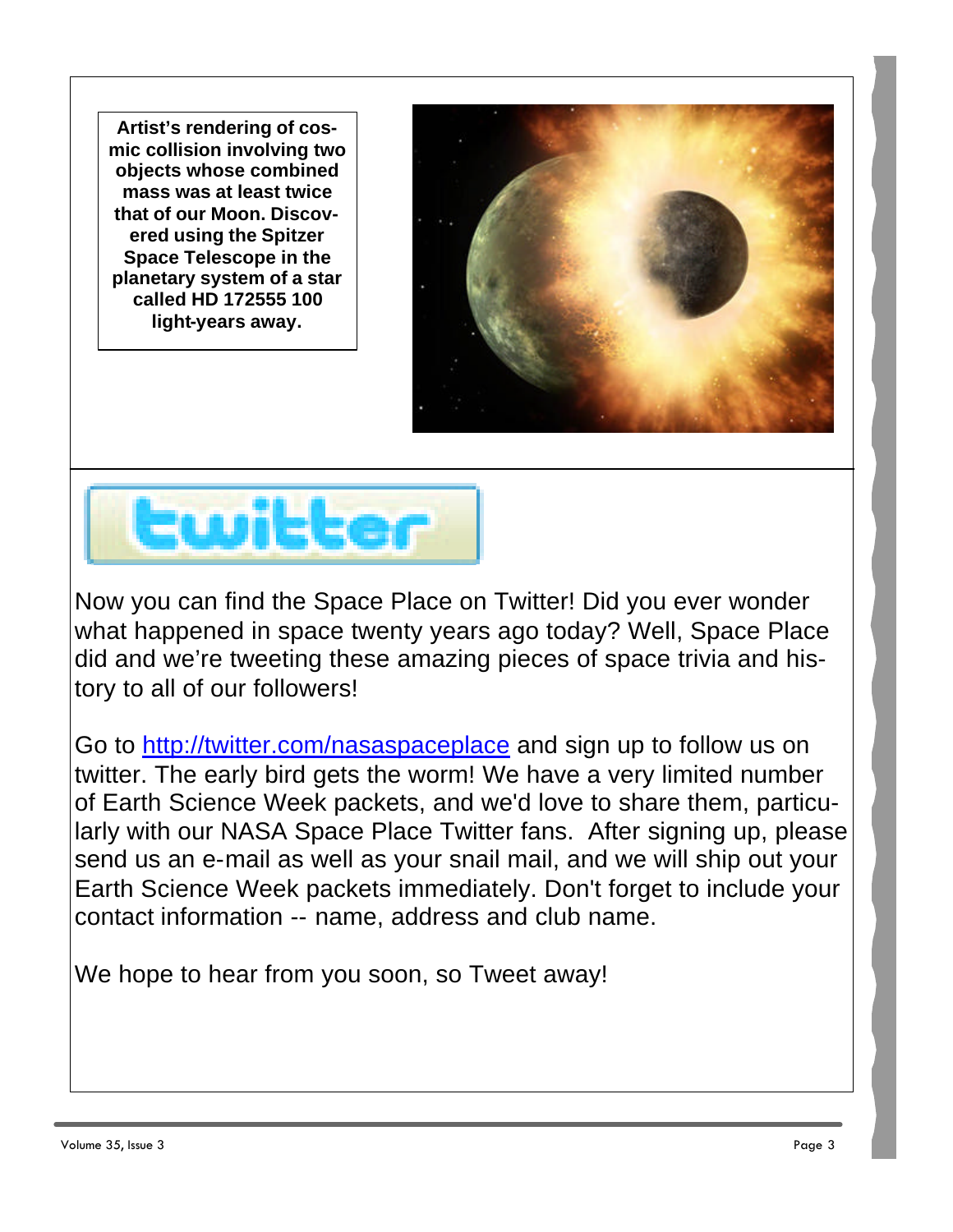## **Trea\$urer'\$ Corner by Linda Sensenig**

### **DUES ARE DUE IN JANUARY**

It will soon be that time of the year when the 2010 dues are due. If you joined during the year, your dues are pro-rated to pay you through the end of 2010. If you are on our BCAAS e-mail list, I will be sending you an e-reminder. If you receive a paper Pegasus, look for the dues reminder inside the issue. The dues are the same as before, \$20.00 for an individual and \$25.00 for a family membership. To avoid that nasty \$2.50 late fee, you need to pay by the end of January. If you get to the January meeting, you can pay me at that time. If not, please mail me a check payable to BCAAS. My address is 345 Douglass Street, Wyomissing, PA 19610.

**Linda Sensenig Treasurer**

### **CALENDARS ARE HERE**

If you ordered a calendar but did not attend the November meeting, you can pick up your calendar at the December meeting. Hopefully the weather will be good this year so we have a good turnout at the annual Christmas Party and Election of Officers. This year we have a race for Vice President! If you cannot make the December meeting, the calendar will be mailed to you.

#### **Linda Sensenig Treasurer**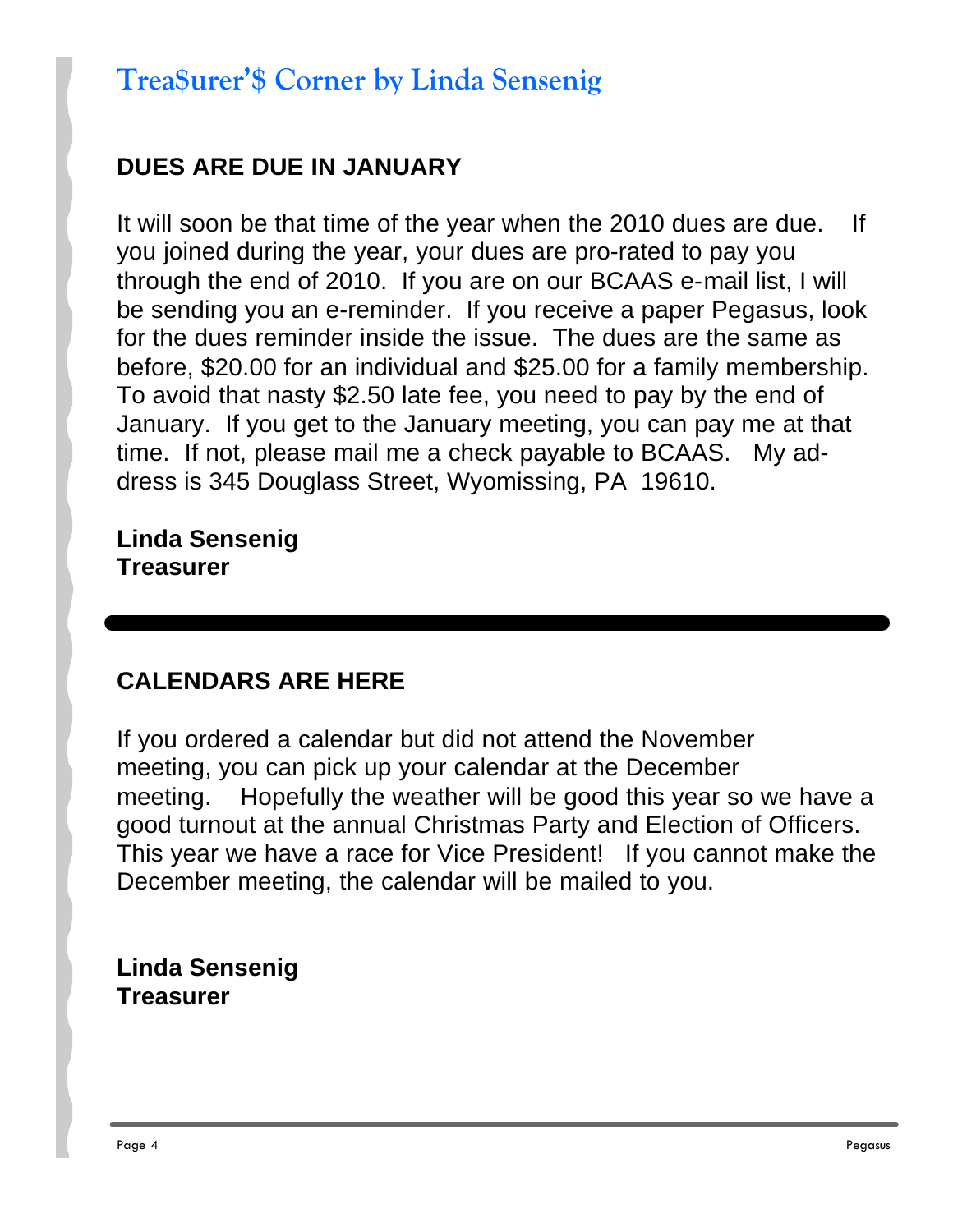## **NASA Photo of the Day—November 30, 2009**



Bright Sun and Crescent Earth from the Space Station Credit: STS-129 Crew, NASA

This was just one more breathtaking view from the International Space Station. The Sun, a crescent Earth, and the long arm of a solar panel were all visible outside a window when the Space Shuttle Atlantis visited the orbiting outpost last week. Reflections from the window and hexagonal lens flares from the camera are superposed. The space shuttle landed Friday after a successful 10 day mission to expand and resupply the ISS. Numbered STS-129, the space shuttle mission returned astronaut Nicole Stott to Earth from her stay on the ISS as a Flight Engineer in the Expedition 20 and 21 crews.